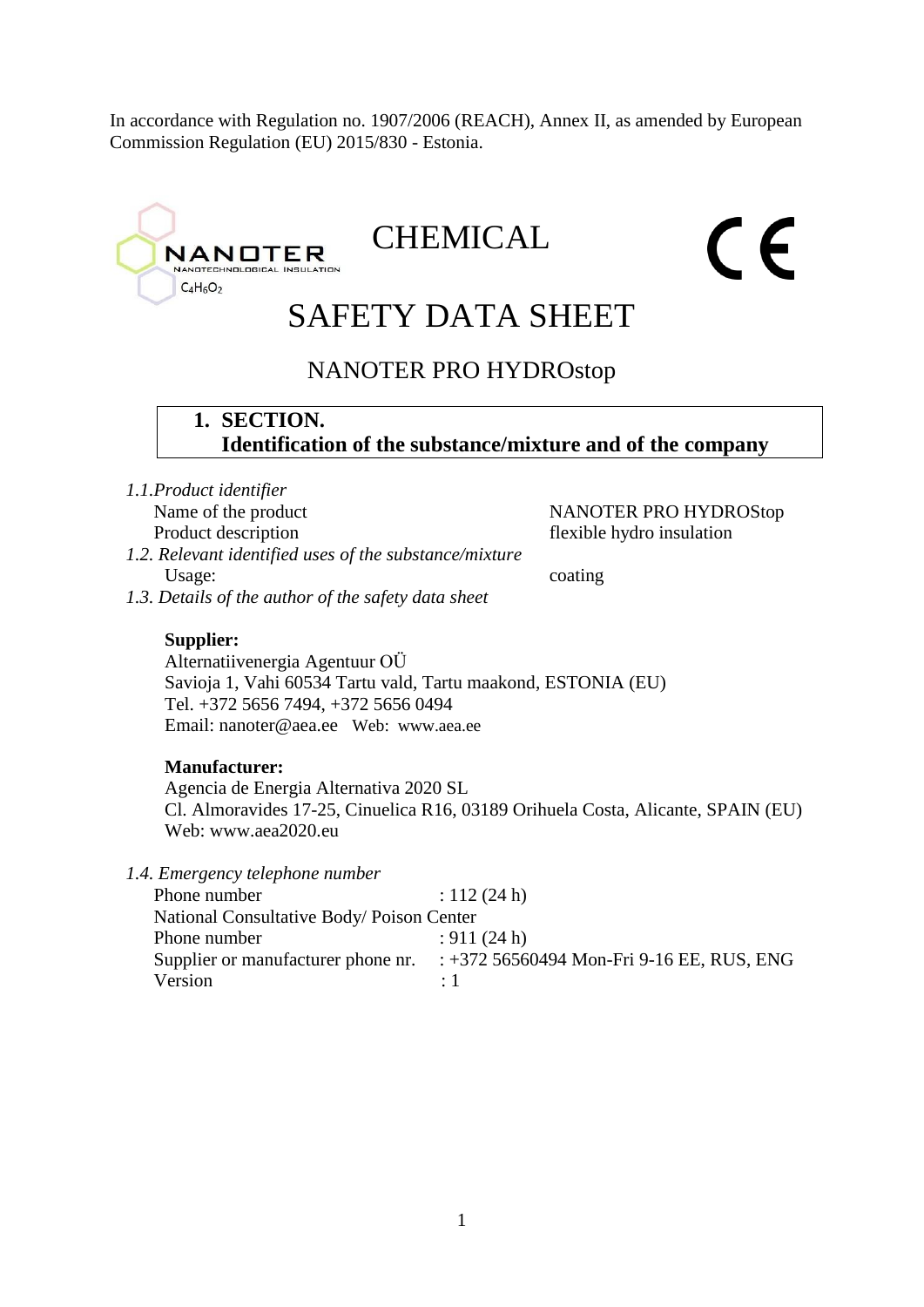# **2. SECTION. Hazard identification**

| 2.1. Classification of the substance/mixture |                                                                              |                                                                                     |  |
|----------------------------------------------|------------------------------------------------------------------------------|-------------------------------------------------------------------------------------|--|
| Product definition                           |                                                                              | : mixture                                                                           |  |
| 3                                            |                                                                              | Classification according to Regulation (EC) No. 1272/2008 (CLP / GHS) - see Section |  |
| Ingredients of unknown toxicity              |                                                                              | $:0\%$                                                                              |  |
| Ingredients of unknown ecotoxicity           |                                                                              | $:0\%$                                                                              |  |
| 2.2. Labeling elements                       |                                                                              |                                                                                     |  |
| Hazard pictograms:                           |                                                                              | GHS07 Hazard category 4, oral and dermal, by inhalation                             |  |
|                                              | GHS08 health hazard                                                          |                                                                                     |  |
|                                              | GHS09 Harmful to aquatic life                                                |                                                                                     |  |
| Hazard statements:                           | H302 Harmful if swallowed                                                    |                                                                                     |  |
|                                              | H312 Harmful in contact with skin                                            |                                                                                     |  |
|                                              | H315 Causes skin irritation                                                  |                                                                                     |  |
|                                              | H332 Harmful by inhalation                                                   |                                                                                     |  |
|                                              | H335 May cause respiratory irritation                                        |                                                                                     |  |
|                                              |                                                                              | H372 Causes damage to organs through prolonged or repeated                          |  |
|                                              | exposure                                                                     |                                                                                     |  |
|                                              | H412 Harmful to aquatic life with long-lasting effects                       |                                                                                     |  |
|                                              | H413 May cause long-term adverse effects in the aquatic                      |                                                                                     |  |
|                                              | environment                                                                  |                                                                                     |  |
| Precautionary statements                     |                                                                              |                                                                                     |  |
| General:                                     | P102 Keep out of the reach of children.                                      |                                                                                     |  |
|                                              | P101 If medical advice is needed, have the product                           |                                                                                     |  |
|                                              | container/label at hand.                                                     |                                                                                     |  |
|                                              | P103 Read label before use.                                                  |                                                                                     |  |
| Prevention:                                  | P260 Do not breathe dust/fume/gas/mist/vapors/spray.                         |                                                                                     |  |
|                                              | P262 Avoid contact with eyes, skin, and clothing.                            |                                                                                     |  |
|                                              | P273 Avoid release to the environment.                                       |                                                                                     |  |
|                                              | P280 Wear protective gloves/protective clothing/eye                          |                                                                                     |  |
|                                              | protection/face protection.                                                  |                                                                                     |  |
| Response:                                    | P301 If swallowed, rinse mouth and seek medical advice                       |                                                                                     |  |
|                                              | immediately.                                                                 |                                                                                     |  |
|                                              | ambulance.                                                                   | P304 If inhaled, go to fresh air; if breathing is difficult, call an                |  |
|                                              | with plenty of soap and water.                                               | P302 + P352 In case of contact with skin, wash immediately                          |  |
|                                              | several minutes gently with water.                                           | $P305 + P351$ In case of contact with eyes, rinse immediately for                   |  |
|                                              |                                                                              | P312 Contact Poison Center or physician if you feel unwell.                         |  |
| Storage:                                     | P404 Store in a closed container.                                            |                                                                                     |  |
|                                              | P410 Protect from sunlight.                                                  |                                                                                     |  |
|                                              | P411 Store at $+5$ °C $+45$ °C.                                              |                                                                                     |  |
| Disposal:                                    | regulations.                                                                 | P501 Dispose of contents/container in accordance with local                         |  |
| Safety precautions:                          |                                                                              | SP 1 Do not allow the product or its packaging to enter water.                      |  |
|                                              | Hazardous ingredients: titanium dioxide, polyethylene wax, silica.           |                                                                                     |  |
|                                              | Anney YVII rectrictions on the manufacture placing on the market, and use of |                                                                                     |  |

Annex XVII - restrictions on the manufacture, placing on the market, and use of certain dangerous substances, mixtures, and products: not applicable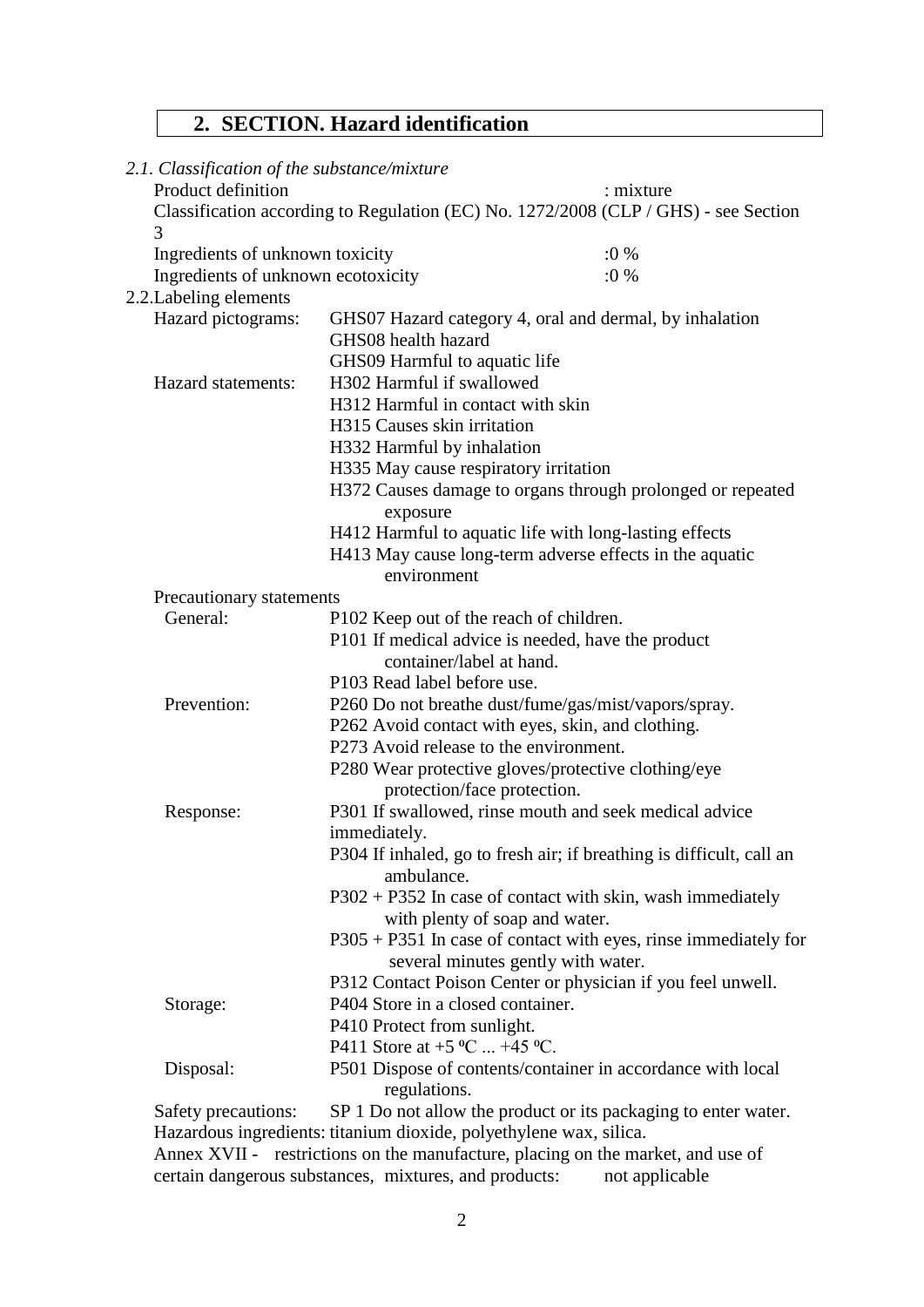#### *2.3.Other hazards*

Other hazards that are not indicated in the classification: not known.

#### **3. SECTION. Composition/information on ingredients**

3.1. Substances:

#### Not applicable.

3.2. Mixtures

Chemical description: a mixture consisting of a base material, fillers and binders, technological auxiliaries and pigments. Components: according to Annex II to Regulation (EC) No 1907/2006 (point3), the product contains:

| Name of the ingredient         | <b>EC No/CAS</b>  | $\%$     | Regulation 1272/2008             | <b>Notes</b> |
|--------------------------------|-------------------|----------|----------------------------------|--------------|
|                                |                   |          |                                  |              |
|                                | code              |          | CLP)                             |              |
| water-based acrylic dispersion |                   | 55       | CLP does not classify            |              |
| titanium dioxide               | 13463-67-7        | $\leq$ 1 | Acute Tox 4: H302, Acute Tox 4:  |              |
|                                |                   |          | H332; STOT SE 3: H372; Aquatic   |              |
|                                |                   |          | Chronic 4: H413                  |              |
| texanol                        | $-25265 - 77 - 4$ | 2        | not classified                   |              |
| propylene glycol               | $57 - 55 - 6$     | 2        | not classified                   |              |
| calcium carbonate              | $471 - 34 - 1$    | 10       | Skin Irrit 2: H315, STOT SE 3:   |              |
|                                |                   |          | H335                             |              |
| silica                         | 7631-86-9         | 5        | Acute Tox 4: H312, Skin Irrit 2: |              |
|                                |                   |          | H315, Acute Tox 4: H332, STOT    |              |
|                                |                   |          | SE 3: H335, Aquatic Chronic:     |              |
|                                |                   |          | H412                             |              |
| polyethylene wax               | 9002-88-4         | 3        | STOT SE 3: H335, Aquatic         |              |
|                                |                   |          | Chronic 4: H413                  |              |
| sodium polymethaphosphate      | 10124-56-8        | $\leq$ 1 | not classified                   |              |

C - polymerization takes place after coating.



Hazard pictograms:

There are no ingredients which, on the basis of the information available to the manufacturer and at the concentrations used, are classified as hazardous to health or the environment, have PBT or vPvB or for which an occupational exposure limit has been established and therefore need to be addressed.

Available occupational exposure limits are listed in SECTION 8. The notes are described according to Annex VI, 1272/2008/EC.

## **4. SECTION. First aid measures**

*4.1.Description of first aid measures.*

General: always consult the family physician if in doubt and symptoms related to the use of the product persist;

> bring the product label or safety data sheet with you.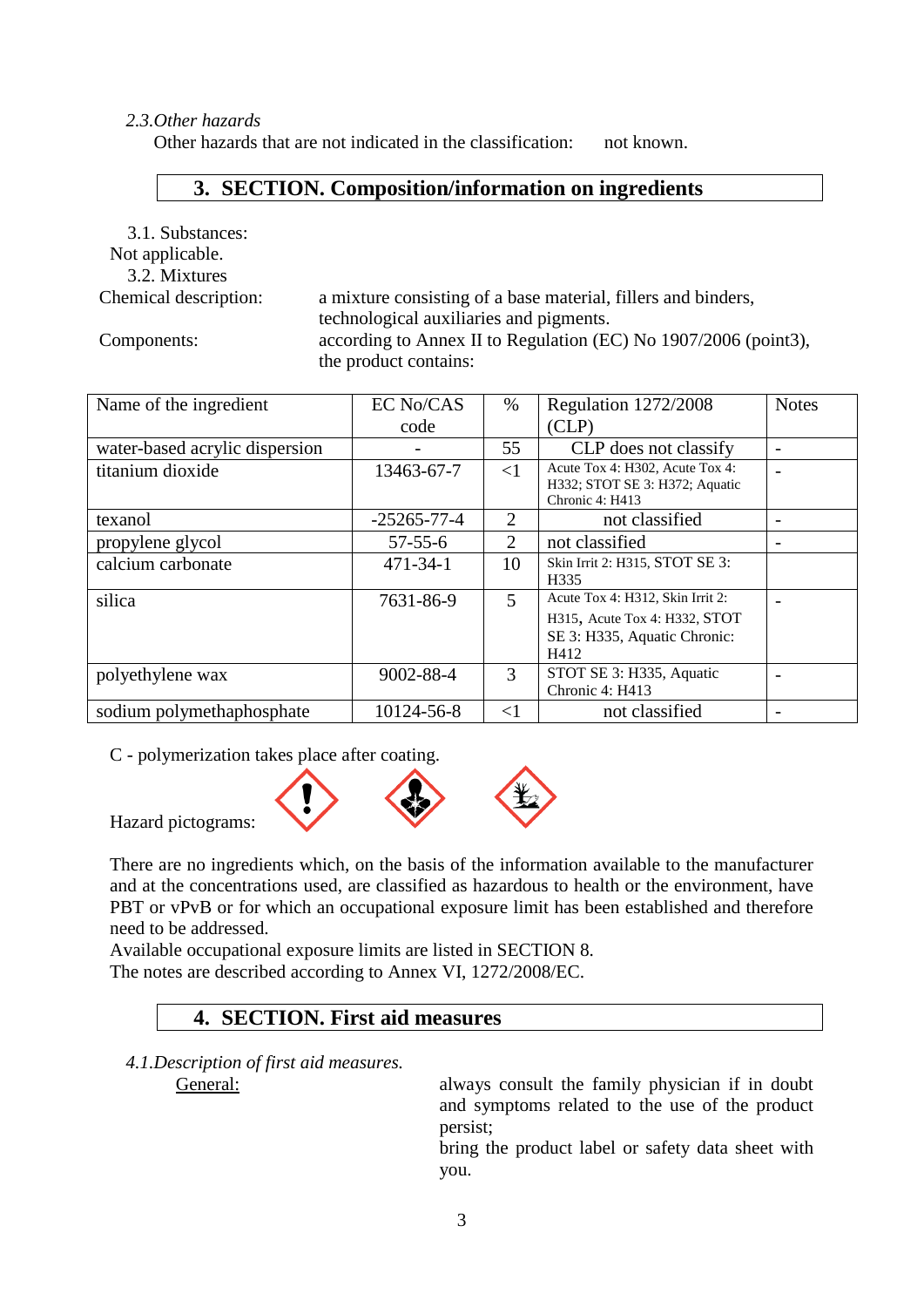| In case of contact with eyes:<br>On inhalation:                   | remove contact lenses, if present;<br>wash open eyes immediately with plenty of<br>lukewarm water for at least 15 minutes;<br>seek medical attention immediately if symptoms<br>occur.<br>go (by yourself or with the help of others) to fresh |
|-------------------------------------------------------------------|------------------------------------------------------------------------------------------------------------------------------------------------------------------------------------------------------------------------------------------------|
|                                                                   | air:<br>keep the victim warm and lying down;<br>call an ambulance immediately in case of<br>breathing difficulties;<br>if possible, provide qualified assistance on the<br>spot until the ambulance arrives.                                   |
| In case of contact with skin:                                     | remove contaminated clothing and shoes;                                                                                                                                                                                                        |
|                                                                   | wash exposed areas with plenty of soap and water<br>or skin cleanser, DO NOT use solvents and<br>thinners;<br>seek medical attention immediately if symptoms<br>occur.                                                                         |
| On swallowing:                                                    | rinse mouth with plenty of water;<br>move to fresh air and take a position that allows<br>to breathe easily;                                                                                                                                   |
|                                                                   | call an ambulance immediately in case of<br>breathing difficulties;                                                                                                                                                                            |
|                                                                   | if possible, provide qualified assistance on the                                                                                                                                                                                               |
|                                                                   | spot until the ambulance arrives;                                                                                                                                                                                                              |
|                                                                   | DO NOT induce vomiting;                                                                                                                                                                                                                        |
|                                                                   | even in milder cases, consult<br>doctor<br>a<br>immediately.                                                                                                                                                                                   |
| 4.2. Most important symptoms and effects, both acute and delayed: |                                                                                                                                                                                                                                                |
| causes skin irritation                                            | may cause damage to organs through prolonged or repeated exposure;                                                                                                                                                                             |

causes eye irritation

may cause an allergic skin reaction

See SECTION 11 for more detailed information on health effects and symptoms.

*4.3. Indication of necessity of any immediate medical attention and special medical treatment*

Instructions for doctors: treat according to symptoms, consult a poison control specialist if a large amount ingested or inhaled. Special operations: not applied.

#### **5. SECTION. Fire-fighting measures**

Class C, the product does not ignite or burn.

## **6. SECTION. Measures in case of accidental release**

*6.1.Personal precautions, protective equipment and emergency procedures:* adequate ventilation required; avoid inhalation of mist clouds from spraying; avoid contact with skin and eyes.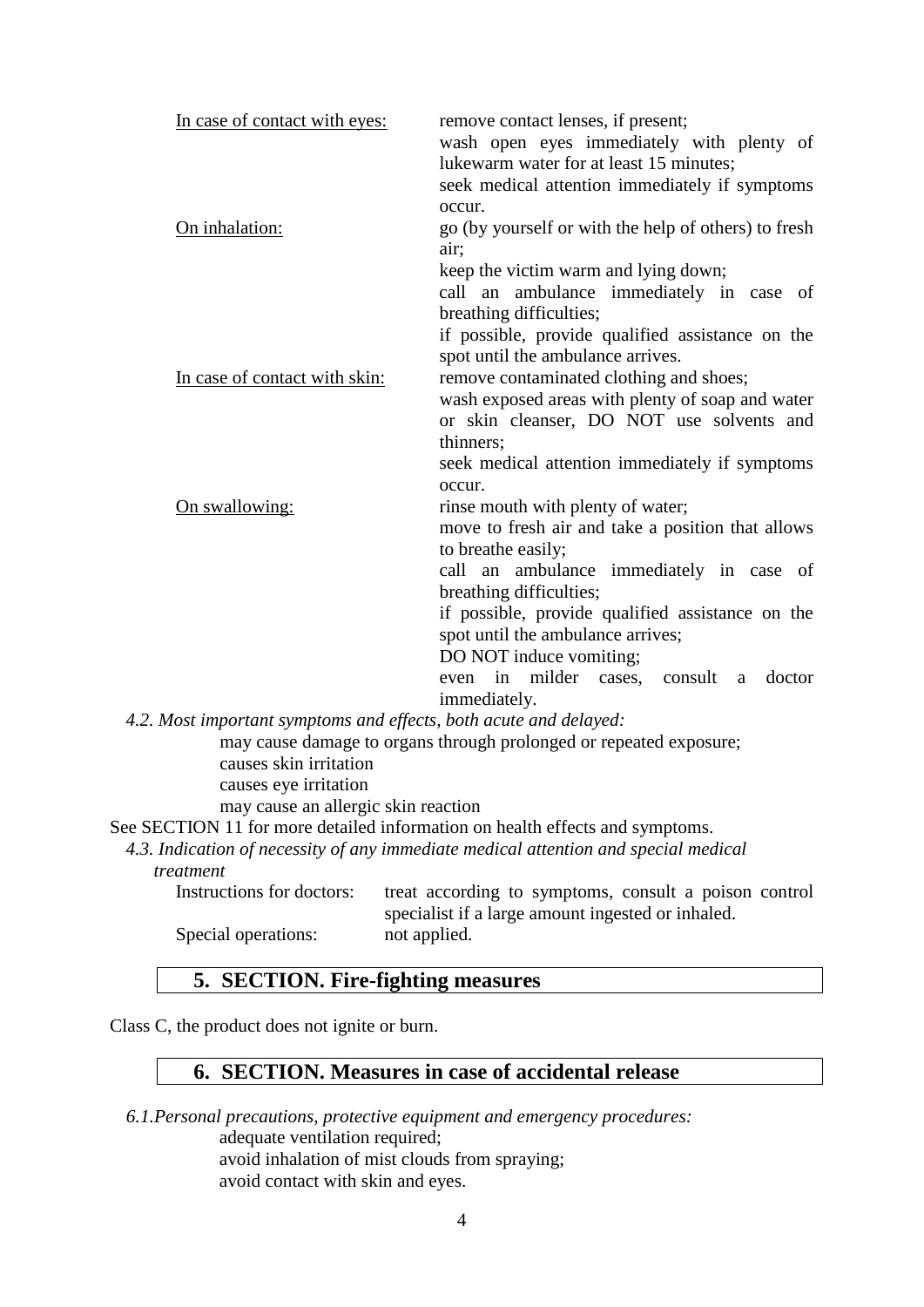See SECTION 8 for information on appropriate personal protective equipment.

*6.2.Environmental protection measures:*

dangerous for the aquatic environment.

The product should not be allowed to enter sewerages or waterbodies. Inform respective authorities in case of seepage into sewerages or water bodies.

*6.3.Methods and material for containment and cleaning up:*

when pouring from the bowl, use a bath to prevent getting on the surface; collect and dispose of waste according to the requirements of the country of location (see SECTION 13).

## **7. protective equipment. Handling and storage**

The information in this section includes general tips and guidelines. SECTION 1 The list of uses must examine any available information on the specific use provided by the exposure scenario(s).

*7.1.Precautions for safe handling:*

when working indoors, the room must be ventilated; wear appropriate personal protective equipment (see SECTION 8); avoid contact with skin and eyes, avoid ingestion and inhalation; eating, drinking, and smoking should be prohibited in areas where the product is handled, stored, and processed; wash hands after handling the product; prevent the product from being released into the environment.

*7.2.Conditions for safe storage, including unsuitable storage conditions:* store at a temperature of +5  $^{\circ}$ C ... + 45  $^{\circ}$ C, in a dry environment; protect from sunlight;

the package is closed, in an upright position;

- see package for shelf life.
- 7.3.*Specific use(s):* not applicable

## **8. Protective equipment. Exposure controls and personal protection**

The information in this section includes general tips and guidelines. The information provided is based on the usual intended uses of the product.

*8.1.Control parameters*

Occupational exposure limits (Government of the Republic Regulation No 84 10.10.2019. In Annex) : not determined

| The       | Limit 8 hours |     | Short-term exposure limit |     | <b>Notes</b> |
|-----------|---------------|-----|---------------------------|-----|--------------|
| substance |               |     |                           |     |              |
| CAS-No    | $mg/m^3$      | ppm | $mg/m^3$                  | ppm |              |
| Silica    |               |     | $\overline{\phantom{0}}$  |     |              |
| 7631-86-9 |               |     |                           |     |              |

1. Fine dust consists of particles less than 2.5 micrometers in diameter that can enter the alveoli of the lung (respirable fraction) with inhaled air.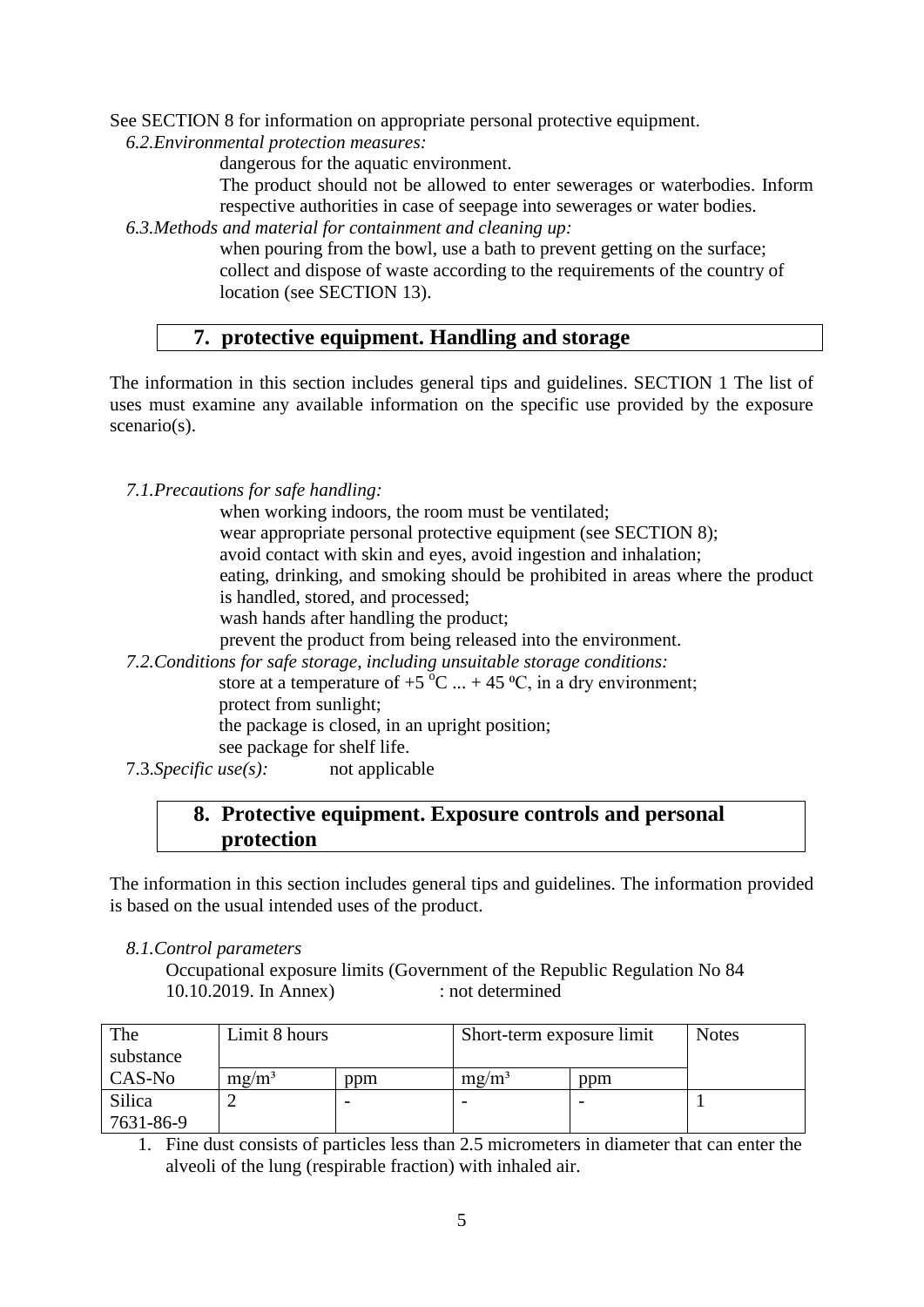#### Recommended monitoring procedures.

If the product contains ingredients with exposure limits, personal, workplace atmosphere, or biological monitoring may be required to determine the effectiveness of the ventilation or other control methods and /or the necessity to use respiratory protective equipment. Reference should be made to the following supervisory standards, such as: European Standard EN 689 (Workplace exposure. Measurement of exposure by inhalation to chemical agents - Strategy for testing compliance with occupational exposure limit values) or European Standard EN 14042 (Workplace atmospheres. Guide for the application and use of procedures for the assessment of exposure to chemical and biological agents) or European Standard EN 482 (Workplace exposure. General requirements for the performance of procedures for the measurement of chemical agents) A reference to the national guidance documents of the country of location on methods for the determination of dangerous substances is also required.

DNELs/DMELs : not available

PNECs : not available

*8.2. Exposure controls*

\* Appropriate technical inspection.

Ensure adequate ventilation. If reasonably practicable, this should be achieved by local extraction and good general extraction. If they are not sufficient to keep the concentration of particles and/or solvent vapors below the occupational exposure limit, suitable respiratory protection must be worn.

\* Personal protection measures.

Hygiene measures.

Wash hands, forearms and face thoroughly after handling chemical products, before eating, smoking and using the lavatory and at the end of the working day. Appropriate techniques must be used to remove potentially contaminated clothing. Wash contaminated clothing before reuse. Ensure that eyewash bottles and emergency showers are close to the workplace.

#### Eye/face protection.

Use eye protection designed to protect against aerosol splashes.

\*Skin protection

Hand protection.

No glove provides unlimited protection against any chemical or combination of chemicals. The breakthrough time must be longer than the end-use time of the product. The instructions provided by the glove manufacturer must be followed. Gloves should be replaced regularly and even if the glove material shows signs of damage. Always make sure that the gloves are free from defects and that they are stored and used correctly. The properties and effectiveness of gloves may be reduced by physical/chemical damage and poor maintenance. Barrier creams may help to protect areas of skin contact but should not be used if skin contact has already taken place.

Body protection.

Use certified work clothing that is suitable for, among other things, the environment in which the product is used.

\*Respiratory protection.

If workers are exposed to concentrations above the exposure limit, they must use appropriate, certified respirators.

\* Environmental exposure controls.

Do not allow to enter sewages or waterbodies.

*8.3. Personal protective equipment*

Use chemical resistant gloves in accordance with EN 374. Recommended gloves: Viton ® or Nitrile with a minimum breakthrough time of: 480 minutes. In case of possible prolonged or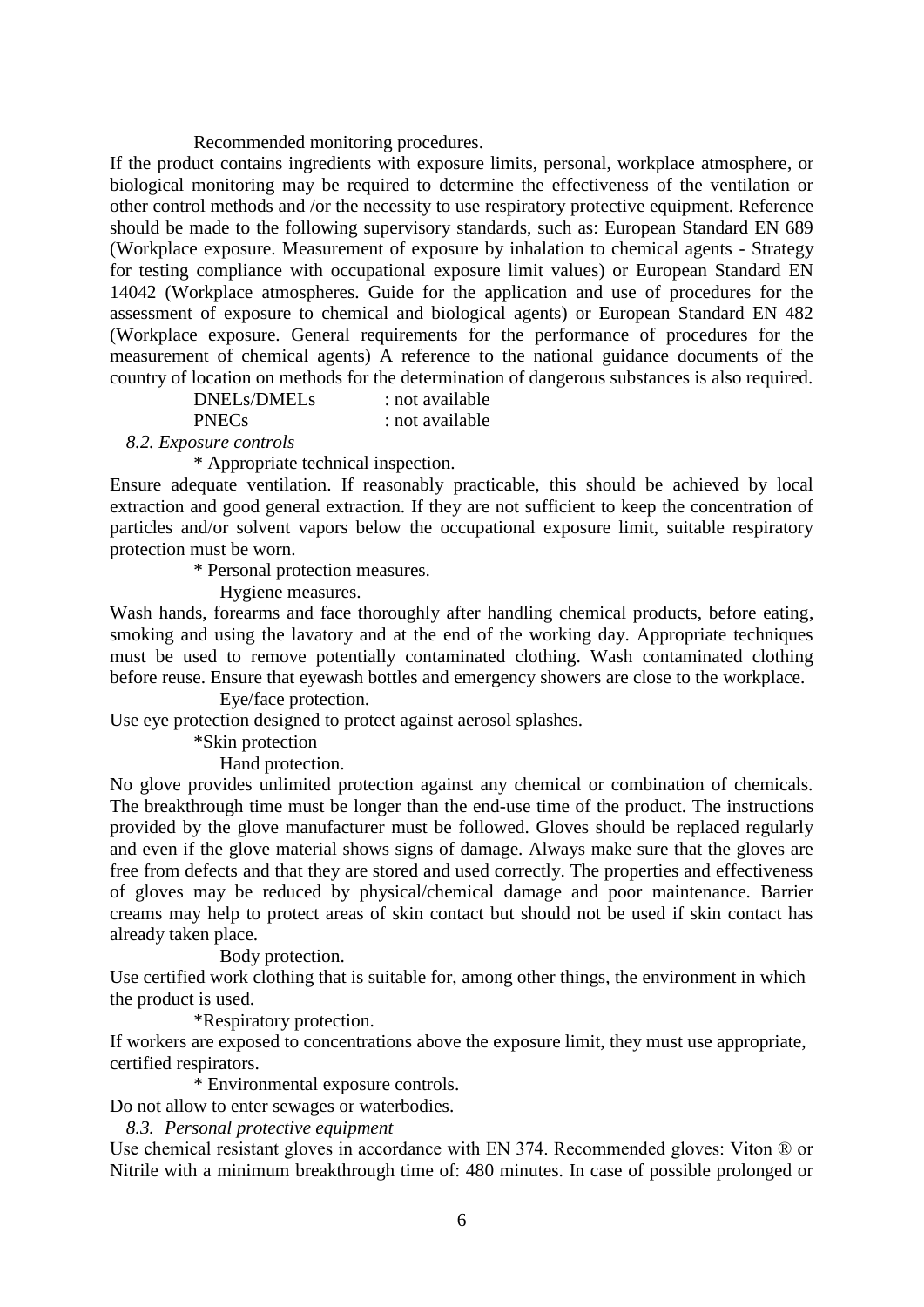repeated contact, it is recommended to use gloves of protection class 6 (breakthrough time according to EN 374 exceeds 480 minutes). For short-term expected contact only, it is recommended to use protection class 2 or higher (breakthrough time according to EN 374 greater than 30 minutes).

NOTE: All relevant factors must be considered when selecting a glove for the specific application and time of use at the workplace, including: other chemicals considered, physical requirements (cut/puncture resistance, flexibility), possible user reactions to glove materials, and instructions/specifications provided by the glove supplier.

The user must check that the final choice of type of glove selected for handling of the product is the most appropriate and takes into account the particular conditions of use, as included in the user's risk assessment.

Appropriate footwear and additional skin protection equipment should be selected based on the task being performed and the risks involved and should be approved by a specialist before handling this product.

Harmful dust may be released when sanding the coating. Prefer wet sanding. Respiratory protection in case of particle formation (particle filter EN 143 type P2) Respiratory protection in case of spray mist (half mask with filter A2-P2 at concentrations up to 0.5% by volume).

#### **9. Protective equipment. Physical and chemical properties**

| 9.1. Information on basic physical and chemical properties |  |  |
|------------------------------------------------------------|--|--|
|------------------------------------------------------------|--|--|

| physical state                    | : homogeneous liquid mass                |
|-----------------------------------|------------------------------------------|
| color                             | : white, tinted (RAL) in light tones     |
| gloss                             | : semi-matt                              |
| odor                              | : odorless                               |
| odor threshold                    | : not relevant for the hazard assessment |
| pH                                | : not relevant for the hazard assessment |
| relative density                  | : 1,1-1,2 $g/m^3$                        |
| viscosity (Brookfield, LV4 50rpm) | : 40,000 to 80,000 mPa*s                 |
| tack (on concrete)                | $: 2 \text{ Mpa}$                        |
| relative elongation               | $: 350\% (650\%)$                        |
| volatile organic                  |                                          |
| compounds (VOC)                   | : max $0.7$ g/l                          |
| melting/freezing point            | : not specified                          |
| boiling point/boiling range       | : not specified                          |
| flash point                       | : not specified                          |
| flammability                      | : does not ignite                        |
| reflectivity                      | : 80 % (by different spectra 75 - 90%)   |
| temperature resistance            | : -50 °C to +120 °C (short-term +140 °C) |
| evaporation rate                  | : not specified                          |
| vapor density                     | : not specified                          |
| water resistance (absorbency)     | : not specified                          |
| solubility                        | : soluble in water                       |
| decomposition temperature         | : not relevant for the hazard assessment |
| explosiveness                     | : not explosive                          |
| oxidizability                     | : not specified                          |
|                                   |                                          |

9.2. *Other information* None.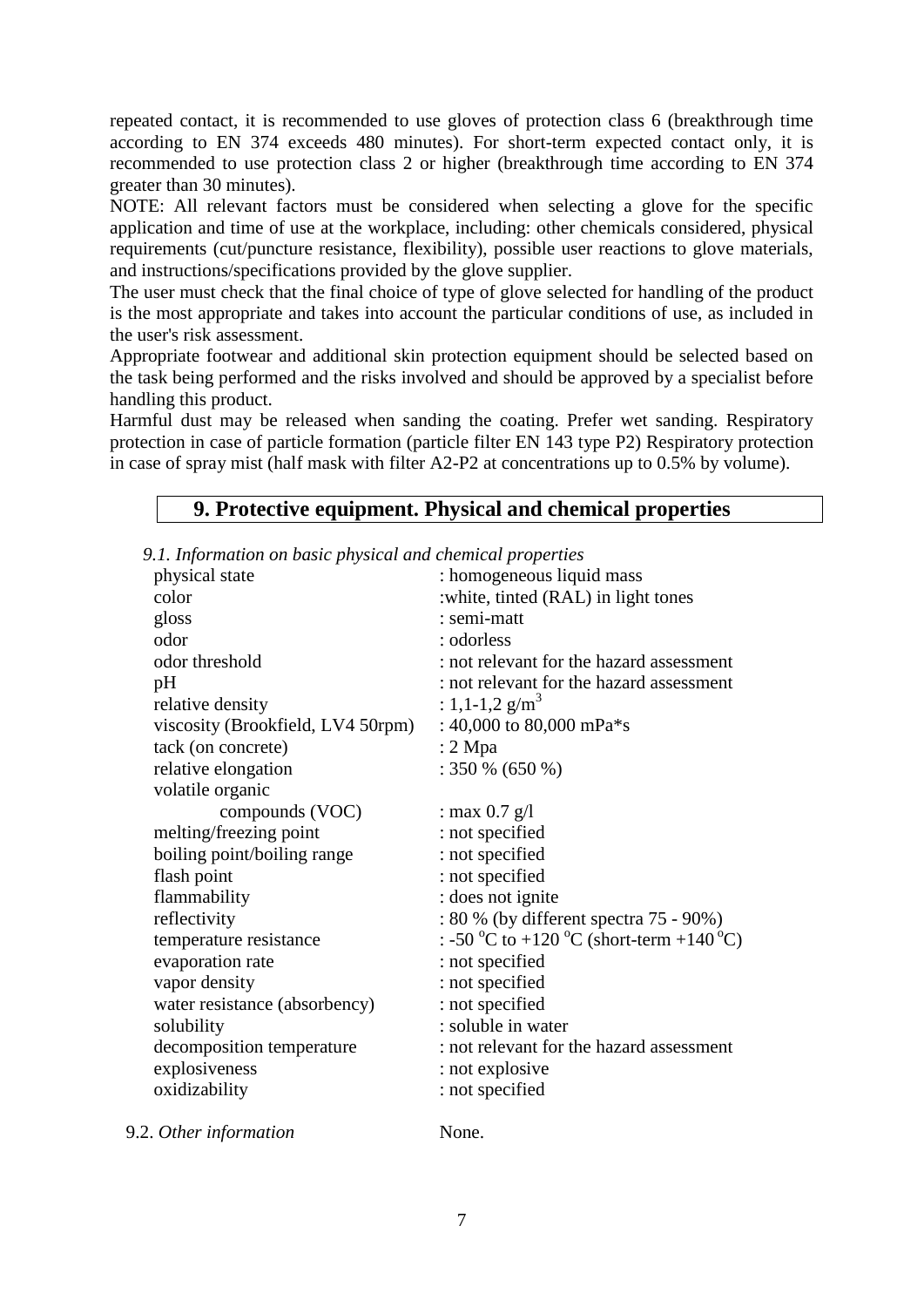#### **10. Protective equipment. Stability and reactivity**

*10.1.Reactivity*

Polymerization after use of the product during the drying process. After drying, there is no reactivity with chemical compounds. The properties of the product to repel biological organisms preserve.

*10.2.Chemical stability*

Persistent

*10.3.Possibility of hazardous reactions*

None.

*10.4.Conditions to avoid*

Temperatures below -50 °C and above +120 °C (short-term +140 °C).

*10.5.Incompatible materials*

Unknown.

*10.6.Hazardous decomposition products* None.

At higher temperatures above 150  $^{\circ}$ C, water vapor is released, CO and CO<sub>2</sub> can be released within a certain temperature range.

## **11. Protective equipment. Toxicity information**

The product is not toxic.

The mixture has been assessed according to EC 1272/2008 and is not classified as hazardous. See SECTIONS 2 and 3 for details.

#### NB! Warnings on use of the solvent

Exposure to solvent vapors in concentrations exceeding the occupational exposure limits may cause irreversible health effects such as mucosal and respiratory tract irritation, as well as irreversible effects on the kidneys, liver, and central nervous system. Symptoms and signs include headache, dizziness, fatigue, muscle weakness, drowsiness, and, in extreme cases, loss of consciousness. Upon absorption through the skin, solvents may cause some of the effects listed above. Repeated or prolonged contact with this mixture may cause defatting of the skin, resulting in non-allergic contact dermatitis and absorption through the skin. If splashed in the eye, the liquid may cause irritation and reversible damage. Ingestion may cause nausea, diarrhea, and vomiting. Where known, this shall take into account delayed and immediate effects as well as chronic effects of the components from short-term and long-term oral, inhalation, and dermal exposure and eye contact.

#### *11.1.Information on toxicological effects*

| Acute toxicity        | : not classified |
|-----------------------|------------------|
| Acute poisoning       | : not classified |
| Irritation/corrosion  | : not classified |
| Respiratory damage    | : class 4        |
| Mutagenicity          | : not classified |
| Carcinogenicity       | : not classified |
| Reproductive toxicity | : not classified |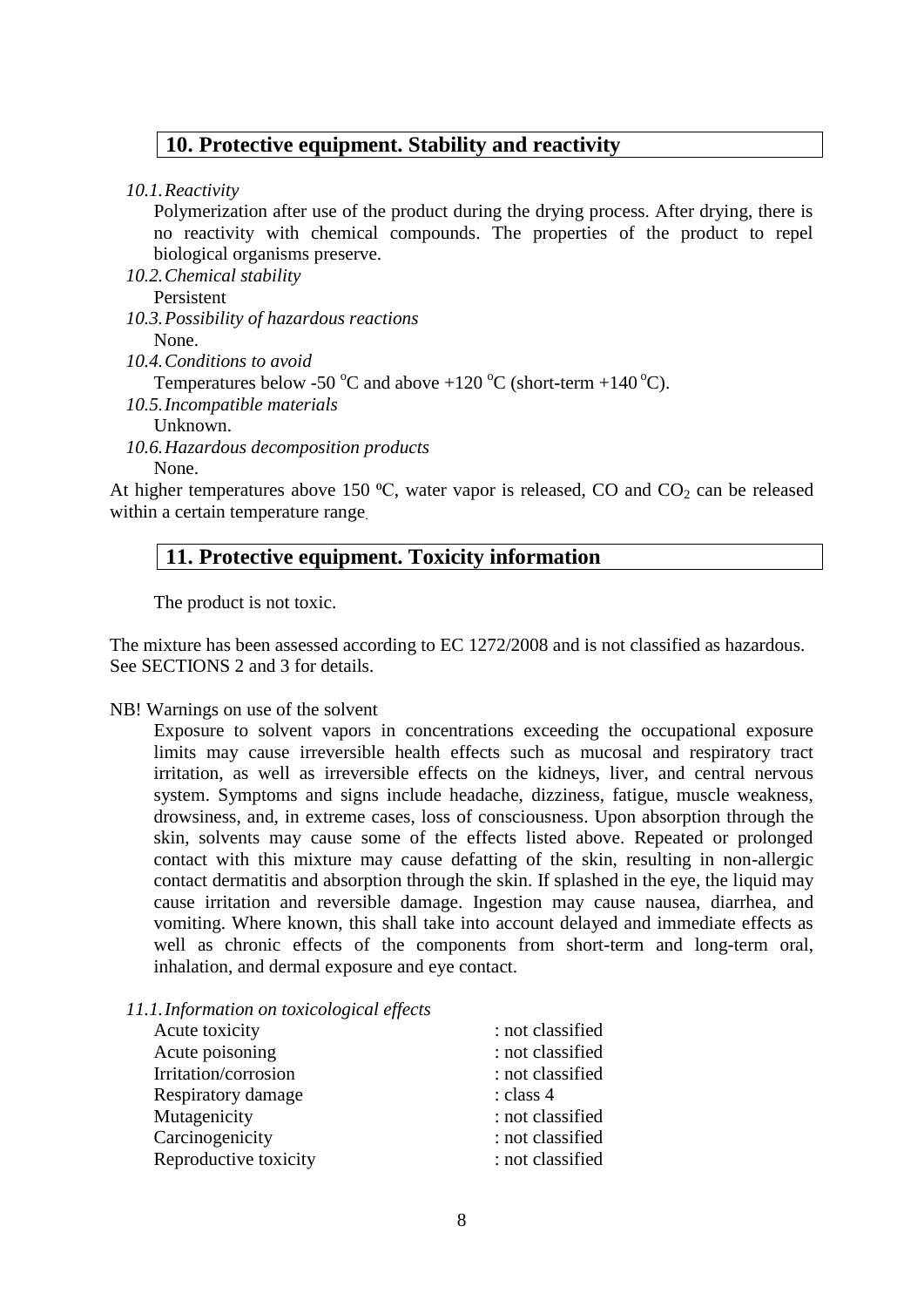| Specific target organ toxicity - single   |                  |
|-------------------------------------------|------------------|
| exposure                                  | : not classified |
| Specific target organ toxicity - repeated |                  |
| exposure                                  | : not classified |
| Teratogenicity                            | : not classified |
| Hypersensitivity                          | : not classified |

#### **12. Protective equipment. Ecological information**

The product should not be allowed to enter sewerages or waterbodies. Hazardous to aquatic life with long lasting effects.

The product has been assessed following the EC Regulation 1272/2008 and is classified for ecotoxicological properties. See SECTIONS 2 and 3 for details.

| 12.1. Toxicity                      | : not classified                                                                             |
|-------------------------------------|----------------------------------------------------------------------------------------------|
| 12.2. Persistence and degradability | : not available                                                                              |
| 12.3. Bioaccumulation               | : not available                                                                              |
| 12.4. Mobility in soil              | : not available                                                                              |
|                                     | 12.5. Assessment of persistent, bioaccumulative, and toxic properties and of very persistent |
| and very bioaccumulative properties |                                                                                              |
| <b>PBT</b>                          | : not applicable                                                                             |
| vPvB                                | : not applicable                                                                             |

#### **13. Protective equipment. Waste management**

The information in this section includes general tips and guidelines. The list of identified uses in SECTION 1 shall examine any available specific use information provided in the exposure scenario(s).

*13.1.Waste treatment methods*

Disposal methods: collect waste in a designated waste container, take to a hazardous waste collection point or hand over to a licensed company. Follow the laws of the country of location.

It is forbidden to pour the product into sewage or water bodies or into a place where it may enter water bodies.

| Waste code | Waste designation                          |
|------------|--------------------------------------------|
| 08 01 99   | Wastes not otherwise specified in coatings |

If the product is mixed with other wastes, the original waste code will not apply, and the waste organization should be contacted for further information.

|                      | Method of disposal of the package: dispose of empty containers in accordance with |
|----------------------|-----------------------------------------------------------------------------------|
|                      | regulations of the country of location.                                           |
| Special precautions: | not relevant for the hazard assessment.                                           |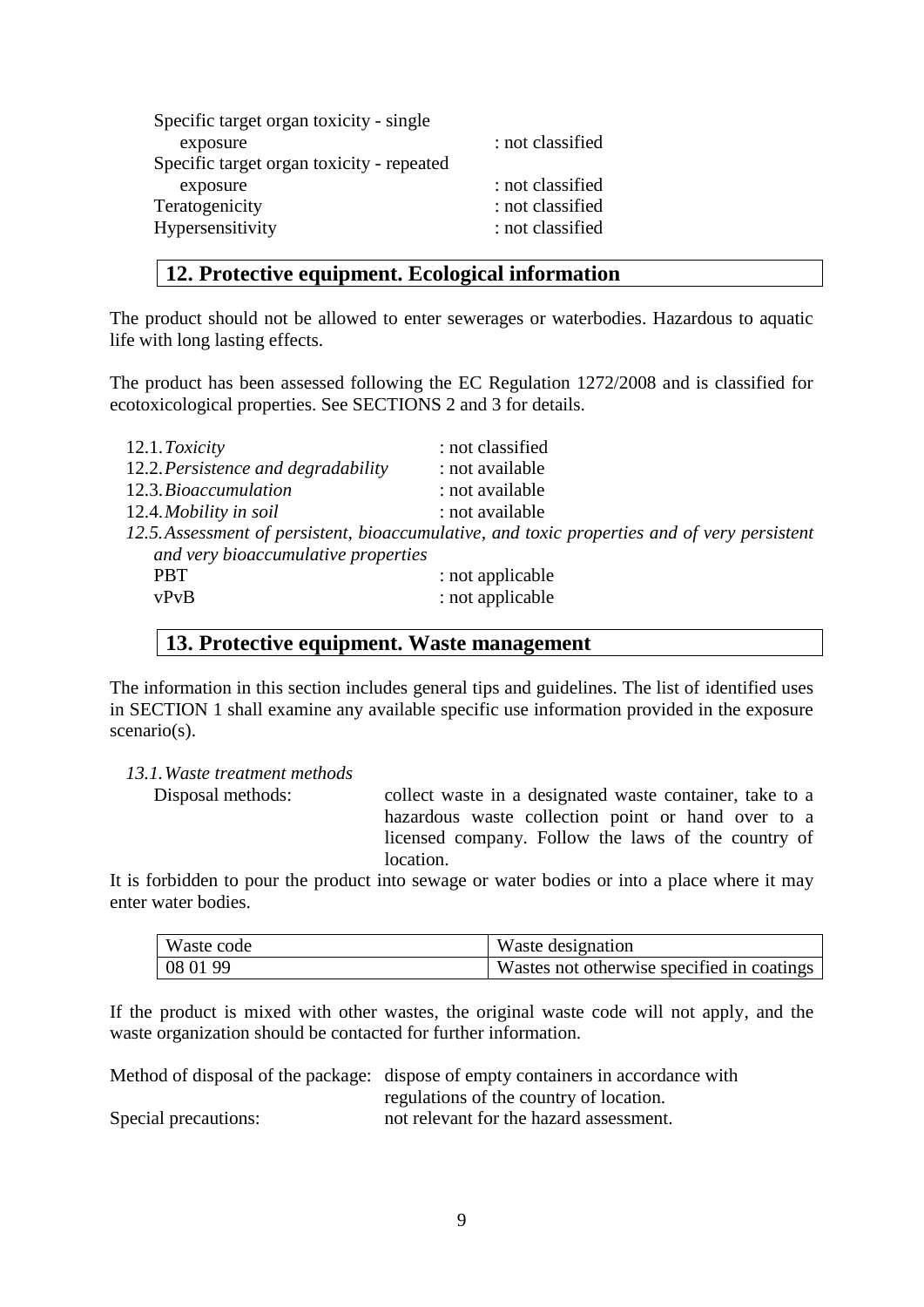### **14. SECTION Transport requirements**

|                                            | ADR            | <b>IMDG</b>    |
|--------------------------------------------|----------------|----------------|
| UN number                                  | unregulated    | unregulated    |
| UN proper shipping name                    |                |                |
| Transport hazard class                     |                |                |
| Packing group                              |                |                |
| <b>Environmental hazards</b>               | N <sub>o</sub> | No             |
| Transport in bulk according to Annex II of |                |                |
| MARPOL 73/78 and the IBC Code              | not applicable | not applicable |

Special precautions for inland transport:

transport in an upright position, secured and closed, ensure that the carrier is informed in advance of any action taken in the event of an accident or product spillage.

## **15. SECTION Regulatory legislation**

*15.1.Safety, health, and environmental regulations/legislation specific for the substance or mixture*

*EU Regulation (EC) No. 1907/2006 (REACH), 453/210/EC, 2015/830/EC* Annex XIV : none of the ingredients are listed Annex XVII (Restrictions) : not applicable Other EU legislation VOC Directive 2004/42 : see SECTION 9 ECHA register : see SECTION 3 Priority list of chemicals (793/93/EEC) : compounds listed Seveso II Directive : not regulated Montreal Protocol : not listed Stockholm Convention on Persistent Organic Pollutants : not listed Rotterdam Convention (PIC) : not listed UNECE Aarhus Protocol : not listed 15.2.*Chemical safety assessment* : not applicable

#### **16. SECTION Other information**

Attention for the reader!

The Safety Data Sheet is based on EU Regulation EC 1907/2006 (REACH), Annex II 830/2015. The information provided cannot be construed as a guarantee of the technical characteristics or intended use of the product.

#### IMPORTANT NOTE.

The information contained in this safety datasheet is not intended to be exhaustive and is based on the manufacturer's current knowledge and applicable laws. Anyone who uses the product for purposes other than those recommended in the product description without prior written confirmation of the product's suitability for the intended purpose does so at their own